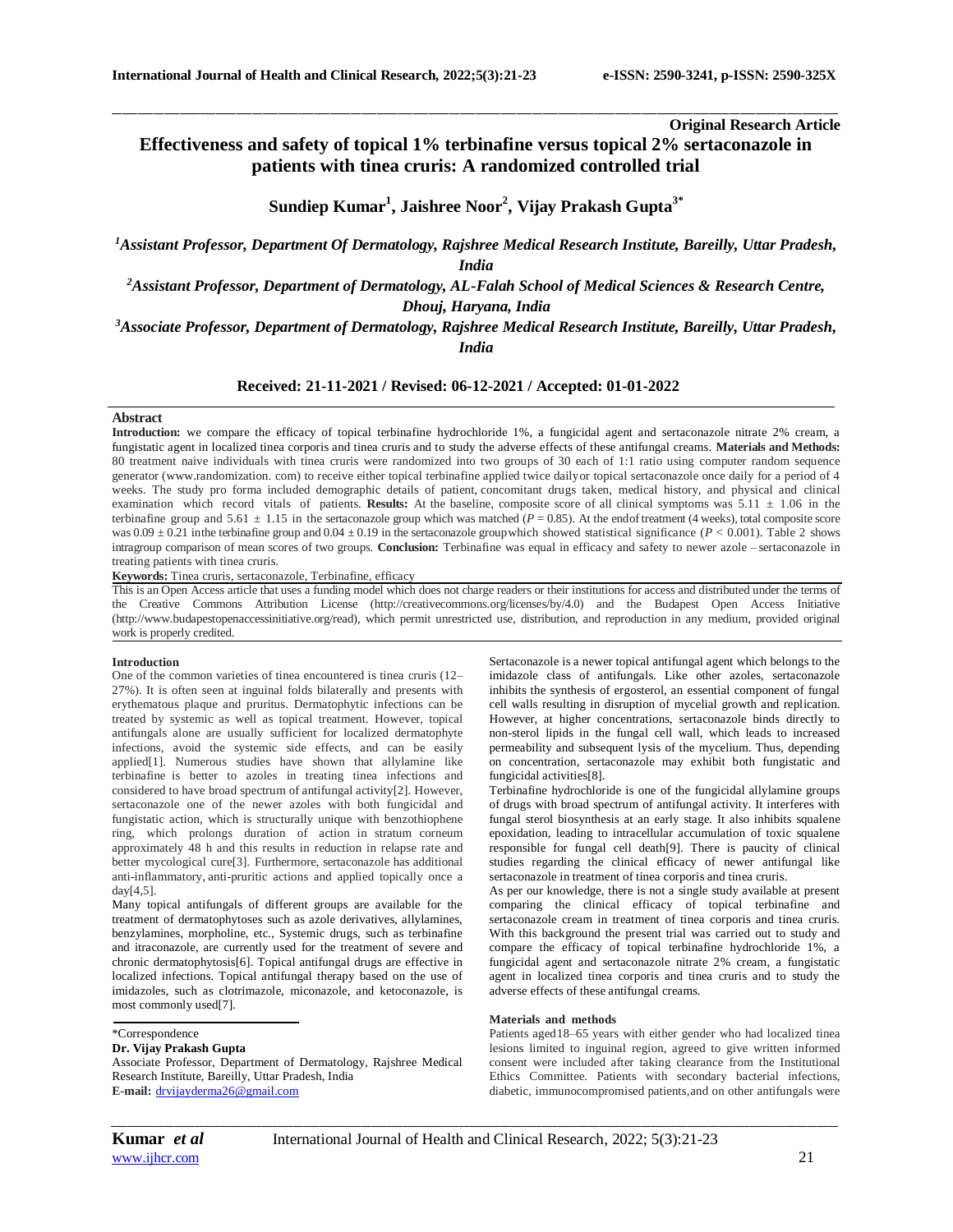excluded from the study. We excluded patients having drug history of hypersensitivity to azole as well as allylamine group and women with pregnancyand lactation.

80 treatment naive individuals with tinea cruris were randomized into two groups of 30 each of 1:1 ratio using computer random sequence generator (www.randomization. com) to receive either topical terbinafine applied twice dailyor topical sertaconazole once daily for a period of 4 weeks. The study pro forma included demographic details of patient,concomitant drugs taken, medical history, and physical and clinical examination which record vitals of patients, also regarding the prescription of drug given by the treating doctor was collected. Relevant investigations (potassium hydroxide [KOH] mount) were done at the first (baseline) visit and followed up at 2 and 4 weeks.

\_\_\_\_\_\_\_\_\_\_\_\_\_\_\_\_\_\_\_\_\_\_\_\_\_\_\_\_\_\_\_\_\_\_\_\_\_\_\_\_\_\_\_\_\_\_\_\_\_\_\_\_\_\_\_\_\_\_\_\_\_\_\_\_\_\_\_\_\_\_\_\_\_\_\_\_\_\_\_\_\_\_\_\_\_\_\_\_\_\_\_\_\_\_\_\_\_\_\_\_\_\_\_\_\_\_\_\_\_\_\_\_\_\_\_\_\_\_\_\_\_\_\_\_\_\_\_\_\_\_\_\_\_\_\_\_\_\_\_\_ week of treatment for mycological assessment but due to good treatment response there were hardly any scales to perform the mycological assessment at the end of 2nd and 3rd weeks. We performed the mycological assessment with whatever scales available at the end of 2nd and 3rd week.

> Mycological cure was defined as negative KOH and culture. Complete cure was defined as mycological cure with complete absence of clinical signs and symptoms.

> Statistical analysis was done using Students paired and unpaired *t*tests from the data obtained.

#### **Results**

80 patients with tinea cruris fulfilling the inclusion criteria were analyzed in our study. The baseline parameters were matched between two groups and presented in Table 1.

It was possible to get sufficient scales at baseline and at the end of 1

| <b>Table 1: Baseline parameters</b> |                          |                     |          |  |  |  |
|-------------------------------------|--------------------------|---------------------|----------|--|--|--|
| <b>Parameters</b>                   | <b>Terbinafine cream</b> | Sertaconazole cream | P value  |  |  |  |
| Age in years                        |                          |                     | $0.86*$  |  |  |  |
| Mean (standard deviation)           | 35.01 (12.61)            | 34.63 (11.06)       |          |  |  |  |
| Gender – $n$ (%)                    |                          |                     | $0.68**$ |  |  |  |
| Male                                | 31 (86.61%)              | 32 (91%)            |          |  |  |  |
| Female                              | $9(13.31\%)$             | 8 (13%)             |          |  |  |  |
| Baseline mean score                 | $5.11 \pm 1.06$          | $5.61 \pm 1.15$     | $0.09*$  |  |  |  |

\*Data analyzed using unpaired *t* test, \*\*data analyzed using Fisher's exact test, *P* < 0.05 – statistically significant

At the baseline, composite score of all clinical symptoms was  $5.11 \pm 1.06$  in the terbinafine group and  $5.61 \pm 1.15$  in the sertaconazole group which was matched ( $P = 0.85$ ). At the endof treatment (4 weeks), total composite score was  $0.09 \pm 0.21$  in the terbinafine group and  $0.04 \pm 0.19$  in the sertaconazole groupwhich showed statistical significance (*P* < 0.001). Table 2 showsintragroup comparison of mean scores oftwo groups.

| Table 2: Mean scores of primary efficacy parameters:Comparison of intragroup |  |  |
|------------------------------------------------------------------------------|--|--|
|                                                                              |  |  |

| <b>Parameters</b> | <b>Baseline</b> | $2nd$ week      | 4 <sup>th</sup> week | P value    |
|-------------------|-----------------|-----------------|----------------------|------------|
| Terbinafine       |                 |                 |                      |            |
| Pruritus          | $3.01 \pm 0.51$ | $0.89 + 0.45$   | $0.09 \pm 0.29$      | $< 0.001*$ |
| Erythema          | $1.62 \pm 0.52$ | $1 \pm 0.66$    | $0 \pm 0.00$         | $< 0.001*$ |
| Desquamation      | $0.51 \pm 0.52$ | $0.09 \pm 0.26$ | $0 \pm 0.00$         | $< 0.001*$ |
| Sertaconazole     |                 |                 |                      |            |
| Pruritus          | $3.43 \pm 0.58$ | $1+0.43$        | $0 \pm 0.00$         | $< 0.001*$ |
| Erythema          | $1.55 \pm 0.59$ | $0.88 \pm 0.59$ | $0.05 \pm 0.19$      | $< 0.001*$ |
| Desquamation      | $0.72 \pm 0.54$ | $0.18 \pm 0.39$ | $0 \pm 0.00$         | $< 0.001*$ |

## **Discussion**

Most common symptoms of fungal infection are vesicles, redness, pruritus, and desquamation. Higher recurrence rate is because of patients receiving inadequate therapy[1]. The main aim of the antifungal therapy is to reduce the morbidity associated with tineainfections. In our study, the efficacy and safety of terbinafine and sertaconazole applied topically in patients with mild-to- moderate tinea cruris was compared. There was improvementin clinical features by reduction of pruritus, redness, vesicles, and desquamation and 100% mycological cure in both the study groups from baseline to 4 weeks. Both the drugs were well tolerated.

The mean age of our enrolled patients was  $34.03 \pm 11.60$  years in the terbinafine group and  $34.63 \pm 11.06$  years in the sertaconazole group which was matched at baseline  $(P = 0.83)$ . Similar age representation was found in the study done by Jerjani *et al*[10]. with mean age of  $36.45 \pm 14.70$  in the terbinafine group and 32.33  $±$  11.85 in azole group, as most commonly adults were encountered withtinea cruris. Males found to be higher affected with 86%in the terbinafine group and 89% in the sertaconazole group  $(P =$ 0.68). Similar results in studies of Kumar *et al*[1]. and Borgohain *et al*[11]. where majority of the patients were male compared to females. This difference in gender distribution may be because of stigma associated with attending hospital.

In a study done by Sharma *et al*[12]. on the efficacy and tolerability of sertaconazole nitrate 2% cream vs miconazole 1% cream in patients with cutaneous dermatophytosis, sertaconazole nitrate 2% cream was used twice daily for 2 weeks and they observed that 62.3%

patients had a complete clinical cure. Sertaconazole was well tolerated without clinically significant side effects. In our study, complete cure rates of 73.33% at the end of 2nd week was seen. But we continued the treatment for another 1 week and observed complete cure rate (100%) at the end of the 3rd week.

Esso *et al*[13]. in their study of sertaconazole in the treatment of paediatric patients with cutaneous dermatophyte infections used 2% sertaconazole once daily for a period of 2 weeks and observed that clinical cure was achieved in 75% and 100% patients after 2 and 4 weeks, respectively. No local adverse effects were observed in their study. In our study, complete cure rates of 73.33% at the end of 2 nd week was seen with application of sertaconazole cream twice daily for 2 weeks. Esso *et al*[13]. achieved 75% cure rate with only once daily application of sertaconazole at the end of 2 weeks as compared to twice daily application in our study which could be explained on the basis that in paediatric age group percutaneous absorption is more due to thinner skin as compared to adults.

To the best of our knowledge, till date no study comparing the efficacy and safety of terbinafine hydrochloride 1% cream and sertaconazole nitrate 2% cream has been done.

Our study showed that the newer fungistatic drug sertaconazole nitrate 2% cream is as effective as terbinafine hydrochloride 1% cream which is one of the fungicidal drugs, though terbinafine hydrochloride 1% cream has higher rates of complete cure at the end of 2 weeks as compared to sertaconazole nitrate 2% cream. Both the drugs showed good tolerability with no adverse effects.

*\_\_\_\_\_\_\_\_\_\_\_\_\_\_\_\_\_\_\_\_\_\_\_\_\_\_\_\_\_\_\_\_\_\_\_\_\_\_\_\_\_\_\_\_\_\_\_\_\_\_\_\_\_\_\_\_\_\_\_\_\_\_\_\_\_\_\_\_\_\_\_\_\_\_\_\_\_\_\_\_\_\_\_\_\_\_\_\_\_\_\_\_\_\_\_\_\_\_\_\_\_\_\_\_\_\_\_\_\_\_\_\_\_\_\_\_\_\_\_\_\_\_\_\_\_\_\_\_\_\_\_\_\_\_\_\_\_\_\_\_*